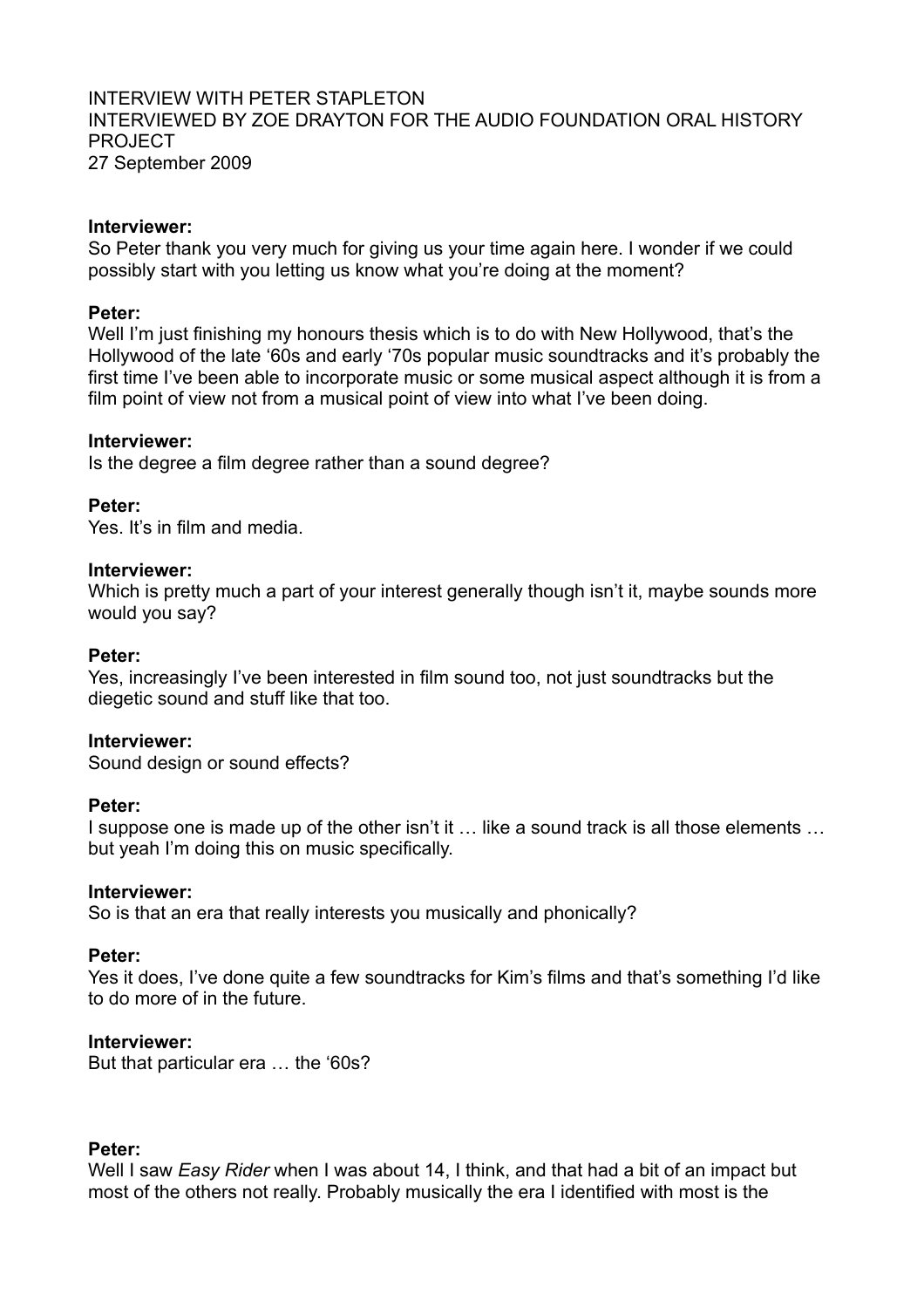subsequent decade, the punk/new-wave, mid to late '70s, although I like a lot of '60s stuff too.

### **Interviewer:**

You would have been a teenager in the '60s so that would have been the first musical influence you would have had?

### **Peter:**

Yeah. Well I didn't have any older brothers … I was the oldest in the family so I didn't really have the benefit of an older brother or sister's record collection so I probably wasn't aware of popular music until about 1967 when I was about 12.

### **Interviewer:**

Were your parents musical at all?

### **Peter:**

Not really. They liked Gilbert and Sullivan and things like that. Oh, odd things … they liked Paul Robson and people like that but partly because of his politics because they were very socialist, both of them trade union socialist people, and so I think they liked him for his politics as much as his voice … a few people like that.

### **Interviewer:**

Was there folk music there as well because of that?

### **Peter:**

We had the Red Army Choir doing 'The Volga Boatman' song and stuff like that. But not really … I think they kind of liked music but they weren't that into it.

### **Interviewer:**

What drew you to music? Have you always loved it or where did that come from for you?

### **Peter:**

I think I was aware of sound from a pretty early age. I remember liking the sound of the car on long trips and the sound of the vacuum cleaner and things like that.

#### **Interviewer:**

Droney sounds?

### **Peter:**

Droney sounds … which came out many years later! I think we had a couple of records, I remember being given … it was probably an EP … of 'Peter and the Wolf.'

## **Interviewer:**

Oh that's such a great soundtrack though.

### **Peter:**

Tchaikovsky, I think, with each character in the story … with a musical motif for each one … and I quite liked that but I never really got into actually listening to music myself until probably my early teens.

#### **Interviewer:**

What was the popular music that you were listening to at that point?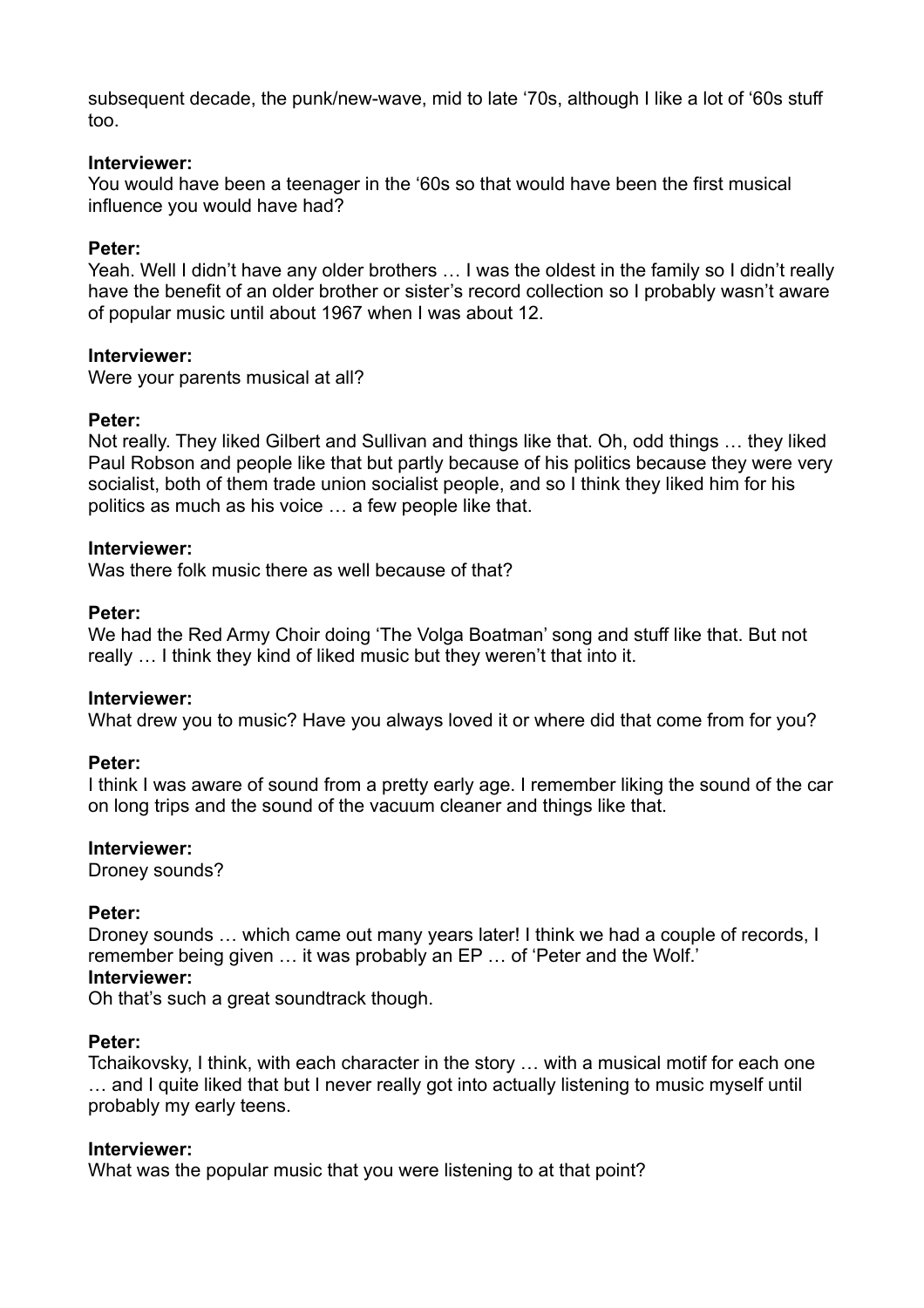### **Peter:**

Well I remember people in my class had the new Beatles singles and stuff like that. I remember going round to peoples' places to listen to whatever the new Beatles single was in about 1965 or something but it didn't really have any impact on me, except that the Beatles were famous. I remember being in a school talent quest, singing 'New York Mining Disaster' by the Bee Gees in a group with a couple of guitars.

### **Interviewer:**

You weren't playing drums by then were you though, so you were singing?

### **Peter:**

Yeah, singing. I used to be in the school choir. I never really got into music myself until about 1967 when my parents gave me a transistor radio and I used to listen to Radio Hauraki late at night and things like that.

### **Interviewer:**

Which was relatively kind of innovative in those days wasn't it?

### **Peter:**

Yeah it was stuff that wasn't played on the NZBC. There was very little … I think there was maybe a Sunday night show on one of the NZBC stations too that was quite good and they'd play mainly mid '60s British stuff like the Yardbirds, the Animals and the Small Faces … those kind of people.

### **Interviewer:**

But you wouldn't say any of those were influential at all?

### **Peter:**

I think it was the first time that I connected. I actually liked what I was hearing … but nobody in particular.

### **Interviewer:**

I guess it would give you a song based structure to come from?

### **Peter:**

Yeah, and sort of rock rather than pop. I never went through a pop music phase because I was probably a little bit older. I would have been 12 then and the first records I got … I remember my mother asked what did I want for my birthday and I said the new Jimi Hendrix EP which had 'Purple Haze' and 'Hey Joe' and a couple of other songs on it. She complained but she went and got it for me … she complained that she had to go past all these 'bodgies' because it was Friday night and they used to hang around … guys in stove-pipe trousers, pointy-toed shoes and slick-backed hair who used to hang around the EMI shop on a Friday night in Christchurch. I think it was in Cashel Street or wherever it was … it wasn't called EMI, no it was HMV I think … and they used to hang around the entrance and she complained but she wouldn't be intimidated, she would have just walked through them, but yeah …

### **Interviewer:**

That's kind of cool, that sort of memory.

### **Peter:**

Yeah. it's an odd thing, a sort of a hangover from the 1950s, I guess, because it was the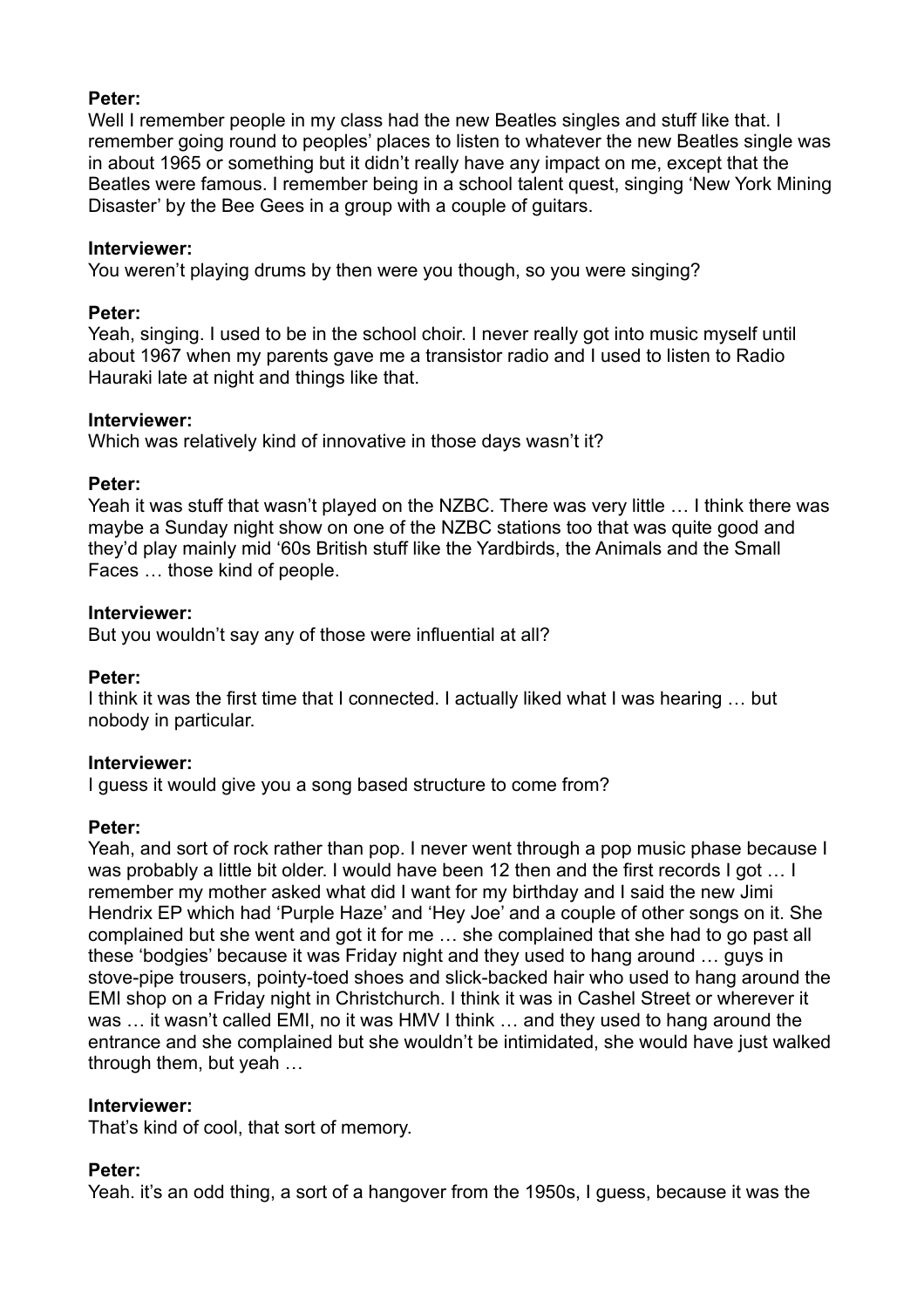middle of the 1960s in Christchurch … that era.

### **Interviewer:**

What led you to play the drums then?

### **Peter:**

When I was at primary school, it was funny they asked us ... they were going to start a musical group … and they asked us what we wanted to play and for some reason I said the drums. I don't know why I said that.

### **Interviewer:**

It's been there for a long time?

### **Peter:**

But they didn't have any drums so I got to play a triangle or something … something like that.

## **Interviewer:**

It's still percussive isn't it?

### **Peter:**

Yeah they're classed as part of the percussion section of the orchestra, I guess.

### **Interviewer:**

I shouldn't probably do this but do you remember the kid's programme that used to be on, on Sunday mornings, there was a little story about a kid that played the triangle as part of the orchestra, do you remember that?

### **Peter:**

No.

### **Interviewer:**

Okay forget that.

### **Peter:**

I can imagine because it's sort of the smallest, least significant, part of the orchestra, yeah.

### **Interviewer:**

He kept a peanut butter sandwich in his pocket. So did you like play on the table, did you practice drumming in any way?

### **Peter:**

At some point I did because people used to complain all the time … my parents and that … although they didn't mind particularly. Then I got into music quite seriously, probably from around 1967/'68, and started buying a lot of … well not a lot, but records for myself. I used to really like Cream, Traffic and that kind of thing, mainly British stuff, and I decided I wanted to play the drums. There was a theoretical band in my class at school that never actually materialised. I think probably one or two people could play and the rest of us couldn't really. I met Stephen Cogle about that time. We went to the same school. We weren't in the same class but we were in the first cricket X1 and we both refused to play for the first XV … we were both rugby players too … because we didn't like the coach and we didn't like being forced to play rugby. Rugby was compulsory.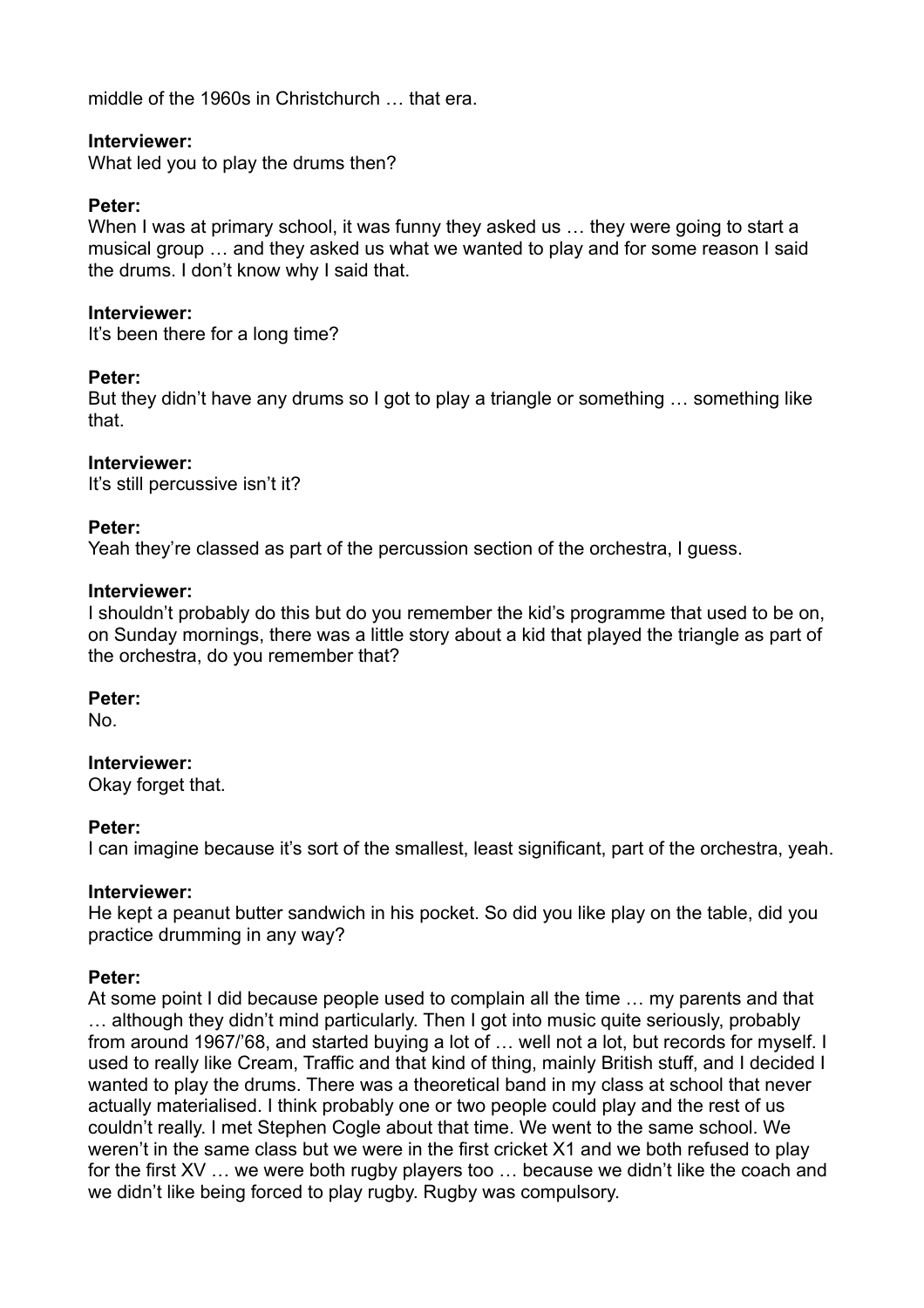Was it? I had no idea.

## **Peter:**

But we were both in the first X1 cricket team for several years and we were really interested in music and so we decided to start a band … as you do! I think it was maybe in our last year at school.

## **Interviewer:**

This is still in Christchurch isn't it?

## **Peter:**

Yeah. Maybe just after we left school. I was going to go to university and he got a job in a wool store or something. I was tossing up whether to go to university or not.

## **Interviewer:**

Did you go?

## **Peter:**

Yeah, I did actually. I ended up going and he didn't. And we went to Holstein's Auction Rooms and got second hand musical equipment, so I got a drum kit … one of those kind of garish tiger-skin drum kits … and we started playing or started trying to play. But from an early age we decided we wanted to be songwriters.

## **Interviewer:**

What made that happen? **Peter:** I'm not sure. There must have been some other …

### **Interviewer:**

As opposed to what? As opposed to rock 'n' roll musicians?

### **Peter:**

Yeah, well the idea of it … I don't think either of us ever had that thing of wanting to be in a band because you get girls or you get fame or anything like that. We just never had that. We had this weird idea of ourselves, kind of like Brill Building songwriters, and what we started doing was writing songs in various genres.

### **Interviewer:**

That's pretty interesting.

# **Peter:**

So I wrote lyrics and he wrote music. I'd probably already dabbled a little bit in poetry, because there were poets that I'd liked … that I'd done at school … like Dylan Thomas and Baudelaire. I really liked Baudelaire who we did in French.

### **Interviewer:**

And so that would have influenced your whole lyric style wouldn't it?

# **Peter:**

Yeah, there were quite a few … Sylvia Plath and people like that.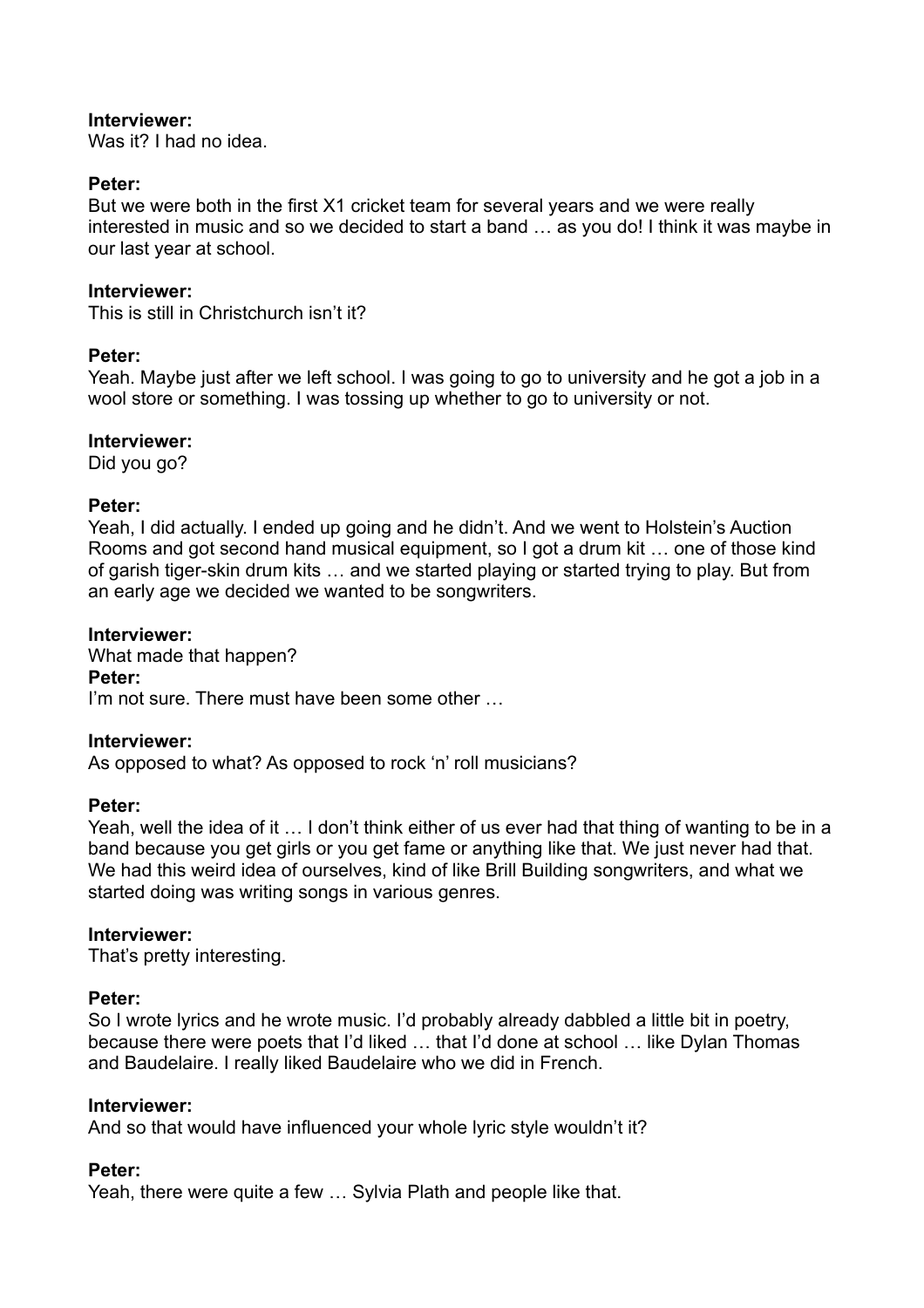Hence the dark tone?

# **Peter:**

All these people are dark and there are a few other people like that too.

# **Interviewer:**

And of course Christchurch in those days was not the most flourishing culture to be part of in some ways. I mean I don't want to be negative about it but it was an era where there wasn't a huge amount happening maybe?

# **Peter:**

Yeah, I'm just trying to think about that. We were aware there had been … probably a bit earlier … there was a tradition in visual art. I did art at school and I remember we used to go to exhibitions by Rita Angus and Olivia Spencer-Bower and people like that, so there's some. I know Stephen's older brother was a fan of a lot of 1960s Christchurch groups, rock groups … I'm trying to remember some of the names … I think Chants R & B maybe and those kind of groups … the more underground New Zealand rock groups. There had been quite a strong Christchurch scene, probably around that time, but we weren't old enough to go.

# **Interviewer:**

But you were aware of it and maybe you heard the records?

# **Peter:**

Well through him, yeah. So there was a bit of that. There was never much of … I don't know … a literary tradition or anything like that in Christchurch … though I might be doing it a disservice.

# **Interviewer:**

Well yes I don't know either. I was just thinking that era generally was a bit odd.

# **Peter:**

You heard about Dunedin having more of a reputation in that way.

# **Interviewer:**

You began writing songs?

# **Peter:**

Yeah, we had these imaginary … all these different genres that we'd write in. We'd write a number of surfing songs or a number of … but then it started getting a bit more for real so we'd write songs, say Roxy Music songs or something like that or Doors songs. Then we started and it became less writing for other people and more for ourselves. The first ones were embarrassing but it sort of got better reasonably quickly because we used to play every weekend, practice every weekend.

# **Interviewer:**

You'd be singing and he'd be, or you'd be playing drums and he'd be …

# **Peter:**

I started off singing, trying to sing, and it was pretty bad without decent microphones and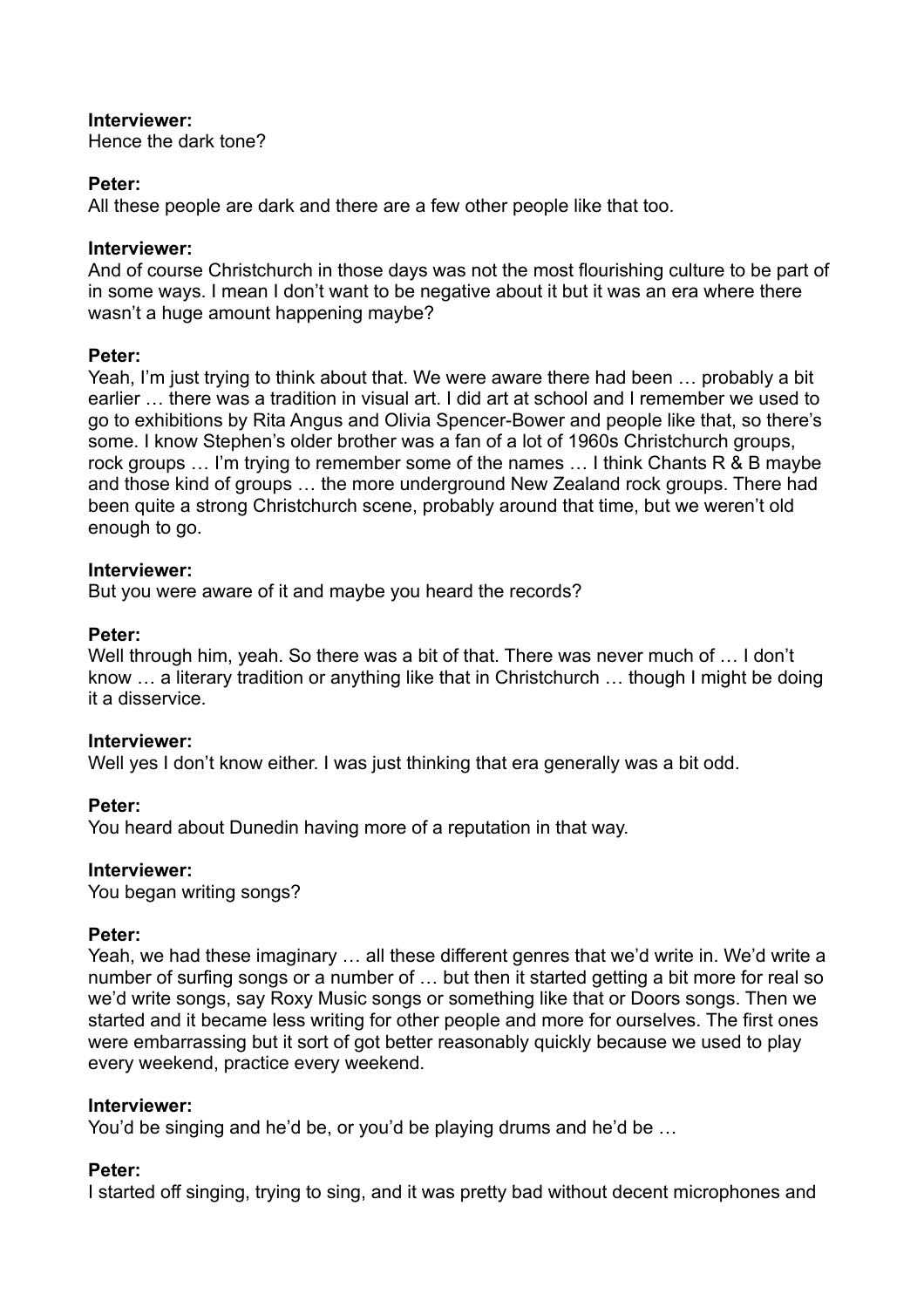trying to drum and sing. And so, I think, eventually Stephen started singing when he figured out how to play and sing at the same time. It was about going through that process. So we quickly got quite a lot of songs together and we'd pretty much given up the genre thing and started writing … although we had different sets of our own and different styles. I remember we had like a kind of darker urban set, then we had a rock set, and we actually had a free-form one.

### **Interviewer:**

How old were you then?

### **Peter:**

Oh, we'd just left school, 17 or 18. Because when I got into music, I'd started getting records from places overseas … you had to because there was nothing available here … and I started reading English music magazines like *Melody Maker* and discovering new … I had things like Miles Davis and John Coltrane and various sort of left-field rock music stuff, more experimental stuff, from then. Stephen never really got into it but he used to hear it ... I used to play it to him. So we had a, what we called our free-form set. Actually, there are two things that appeared with the Terminals … 'Mekong Delta Blues' came from that era and a thing called 'Medusa' too, which was a detuned thing that was repeated over … it was an experimental thing … and 'Mekong' was sort of an indeterminate length although we'd have an actual melody and some lyrics.

### **Interviewer:**

It sort of falls in and out of noise doesn't it, yeah?

### **Peter:**

Yeah they came from that.

### **Interviewer:**

But that was a lot later wasn't it?

### **Peter:**

That came from about 1974 so that was sort of a couple of years later.

### **Interviewer:**

After you got together with Stephen did you add some more people in?

### **Peter:**

Yeah, we tried other people but the best one was a woman called Theresa Maguire who was in my brother's class at school. He said 'Oh, Theresa plays guitar' and she started playing guitar with us … she was a really good guitar player, a singer too, and she could play violin as well. Stephen always wanted to play bass, which is the reverse of most … you get all these bass players who want to be guitarists because there's a kind of hierarchy in rock music … but he wanted to go the other way round and that was good. So we had the three of us and we still practised every week and basically played … well I guess we were writing songs all the time. I wrote a couple with Theresa too, but mostly Stephen's and mine. Oh, that's right. She used to do the Patti Smith version of 'Gloria' because that had just come out. So, going forward a little bit, to about 1975/'76 or something … it was really the first thing that we heard of that … we were really interested in what was happening … sort of American independent groups like Pere Ubu, Television and Patti Smith who put out singles very early on like about '75 or that. I managed to get a couple of them by writing away to places.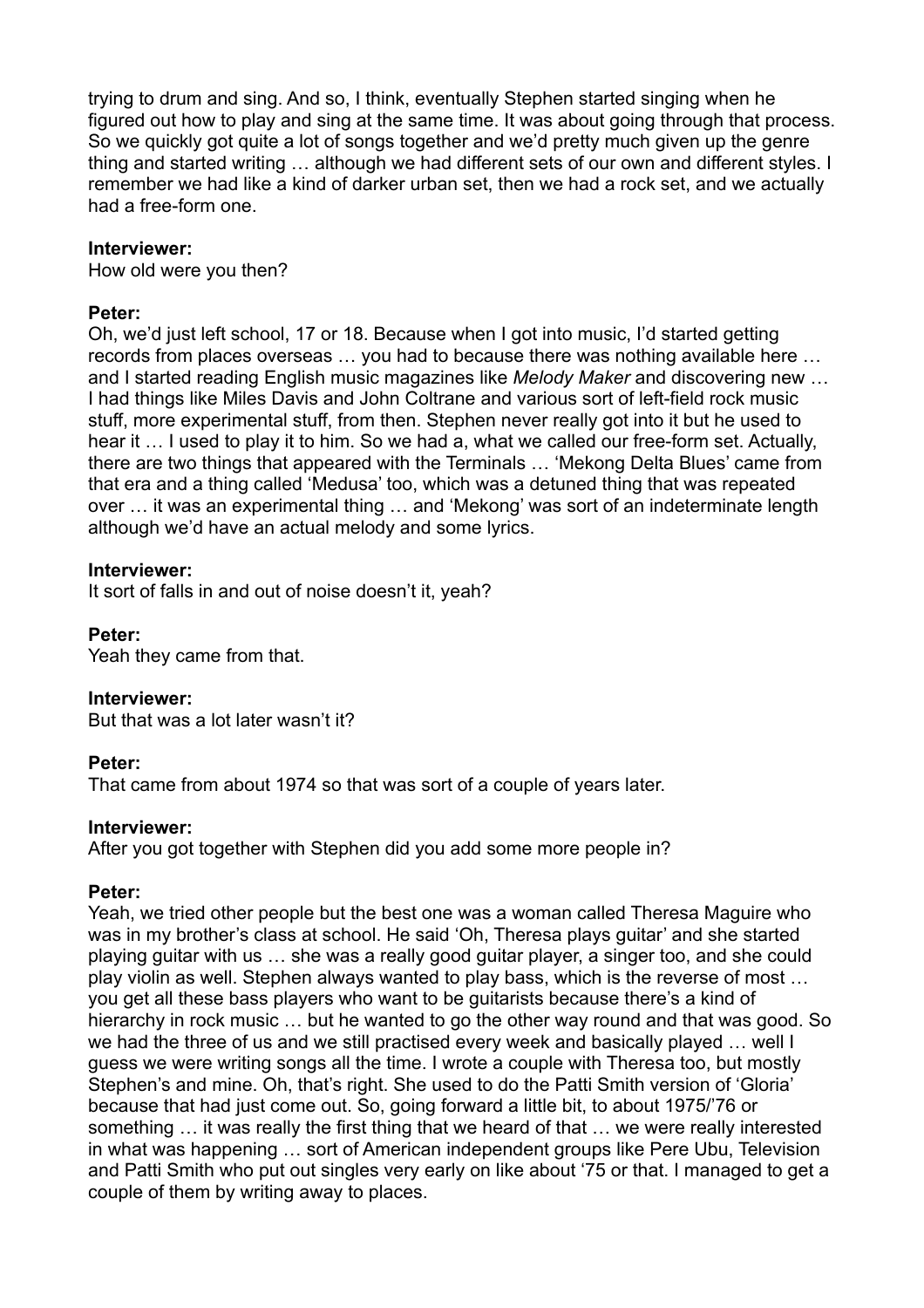You read about them first and then …

### **Peter:**

We read about them in magazines and stuff. They were quite influential then that whole ... I guess you'd call it the CBGB's scene … were very influential on us. That was just slightly before the British punk thing happened and when we finally saw that actually it was quite funny. I think it was on the news … it was Dylan Taite, who was a reporter, interviewing John Lydon outside Buckingham Palace. It was so weird … I'm pretty sure it was Dylan Taite … it was somebody like that. Anyway they had a bit of footage of the Sex Pistols.

### **Interviewer:**

Right when they'd just started?

### **Peter:**

Yeah. Because they were causing such a stir and shock and outrage. We thought 'oh good, there's a band that sounds like the Stooges' because we liked the Stooges. That's what we thought of it. It sort of shook up things a bit, but they were like the Stooges who we liked. Actually to go back a bit … the biggest influence on me was the Velvet Underground when I first heard them. Probably in about my last year or the first year after I left school I heard one of Lou Reed's solo albums … I remember I got his first solo album. I'd seen a picture of him in *Melody Maker* and he was wearing mascara and everything … this is before David Bowie … and I thought he just looked like nobody else. I was curious about this group but you couldn't get anything here and eventually I think I got a compilation from overseas. That's right, then there was a compilation released here of the Velvet Underground. I remember going and listening to it in a shop and the first song was 'The Story of My Life,' which is like a quiet country song, and I thought I must have got it wrong but the second track on the compilation was 'Sister Ray.' So it was quite an interesting track order for a compilation … I guess they were hoping to sell to mainstream people!

#### **Interviewer:**

But it was totally eaten up by the public wasn't it at that time? I mean the sort of underground public.

#### **Peter:**

Well not quite then. I think when David Bowie became like the biggest star in England and then he mentioned the Velvet Underground a lot in interviews … as being an influence … I think that's how they, and then Lou Reed's solo albums became more well-known. I think it was a bit like that because the Velvet Underground had been forgotten and they never were very big in their own time anyway. I think it was through that kind of reflected thing that happens … like it happened years later with Nirvana talking about people … stuff like that.

### **Interviewer:**

Yes I remember there was a couple of others that sort of came back up again, Can seemed to come back up at that point as well?

### **Peter:**

Yeah, possibly. I really liked Can too from around that time. I remember hearing 'Spoon' on the radio because it was a single and it had been a hit single in England which is so weird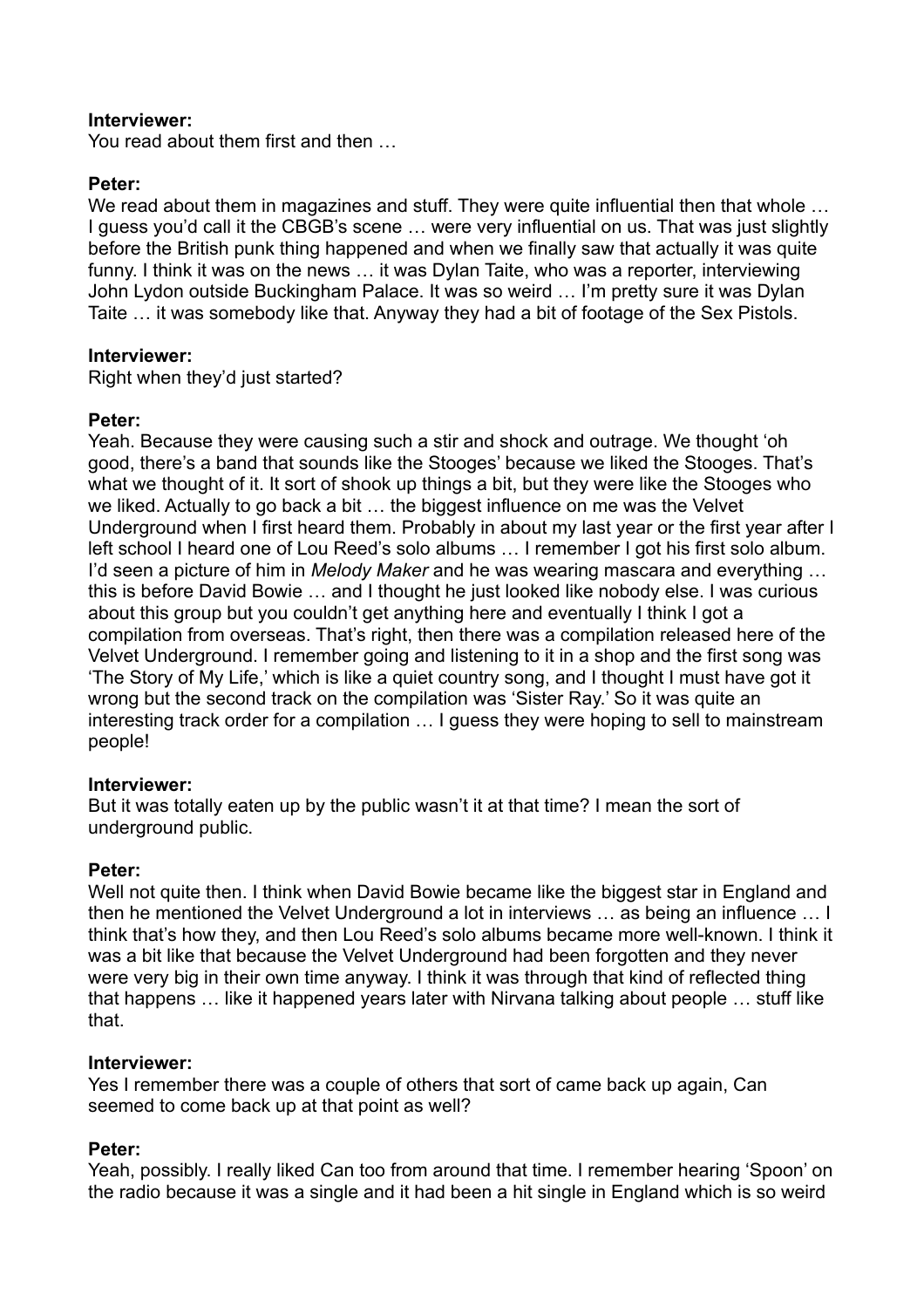… and again thinking 'this sounds like nothing else' and going out and buying each of their albums.

### **Part 2 – September 27**

### **Interviewer:**

You were playing with Theresa and Stephen?

## **Peter:**

Yeah and …

## **Interviewer:**

Were you playing live by this point?

## **Peter:**

No.

# **Interviewer:**

Still practising?

## **Peter:**

I can't actually remember whether we … I think we expected that we might play live sometime but there were no places to play and at that time in Christchurch it was very sewn up. There were bands of 'musos' … well that was our perception anyway … who had particular venues sewn up and there was nowhere for new bands to play. They were generally playing a kind of '60s rock or blues. There was a place … I can't remember the name of it now … in what's now the Cashel Street Mall … which had supposedly more alternative bands. I remember once or twice going there and there was a band called Maud and the Kippers playing with supposedly these kind of hot-shot musos and they were doing sort of blues-rock stuff. There were people smoking dope and stuff like that, which was kind of out there for the time and place. But we felt we were out of place so it was not really … there was nowhere that we could play.

### **Interviewer:**

You played together at home for a few years?

# **Peter:**

Yeah, basically we just played every weekend and developed our songs and we had quite a large repertoire of original songs, mainly original songs.

# **Interviewer:**

That's kind of unusual isn't it that you would have had that much time to practice before playing live?

# **Peter:**

Yes it is and that was the main … just because we didn't know where we could play and whether there was anywhere. It was the thing you had to have been playing for many years and to be part of the network of Christchurch musos who'd played in '60s bands to get to play anywhere.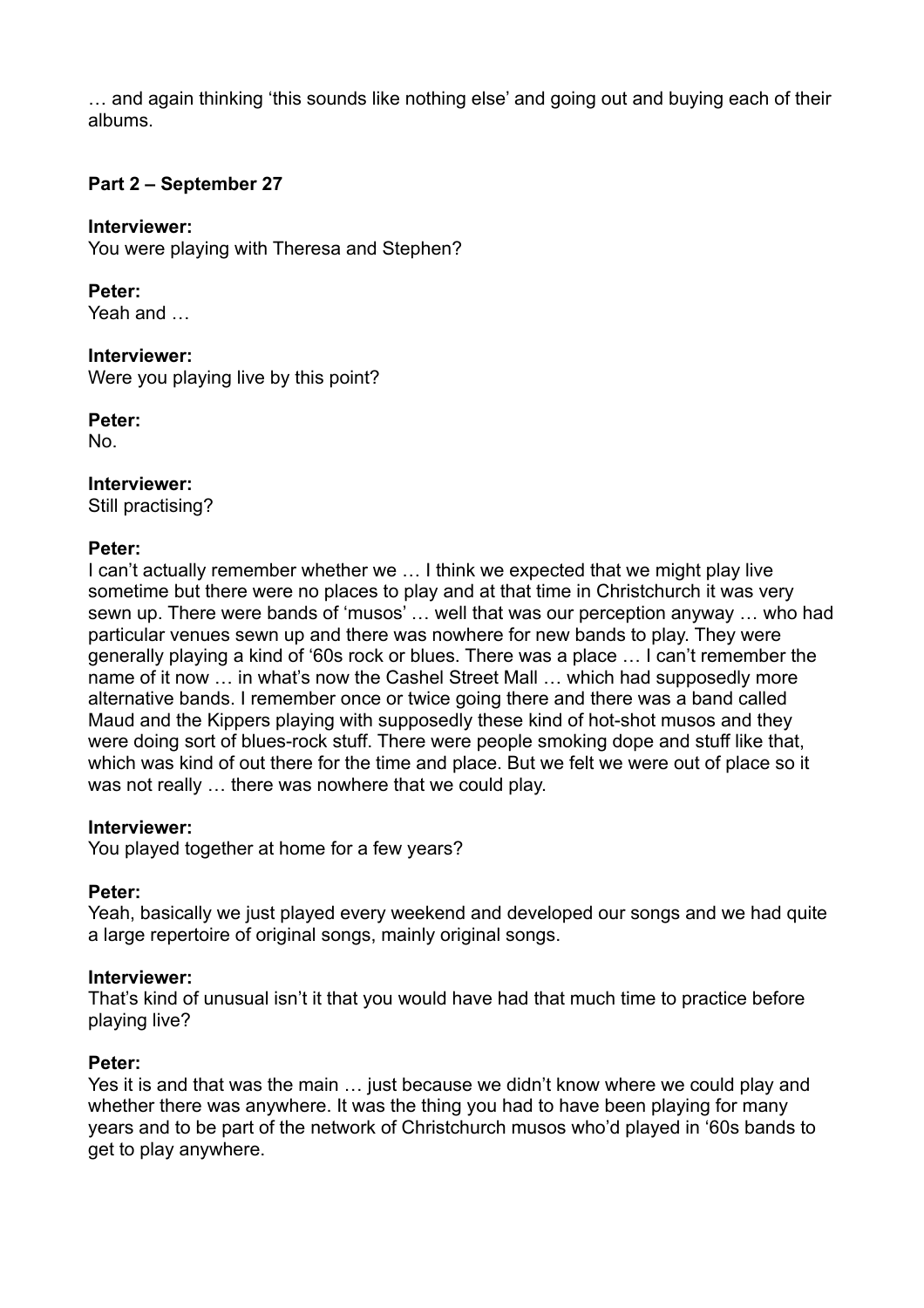Where was your first gig?

## **Peter:**

Well, we never actually played live with Theresa. We wanted another person in the band, like a guitarist or a keyboard player, and we … again through my brother who was actually quite influential on the choice … he'd heard of or he knew this guy Bill Direen who I think had played in folk clubs, who was a folk musician. So he got him along and there were two guys who turned up and one did all the talking and the other said absolutely nothing. The one who did all the talking … it turned out it was the other guy who was Bill. The one who did all the talking was Tom Scully and he was sort of like Bill's manager or something, which we were a bit bemused by. Eventually it turned out that this other guy was quite a good guitar player, although in a very sort of Bob Dylan style. And we didn't really … we didn't dislike Bob Dylan but we hadn't listened to much of his stuff or anything. So it was kind of … it was a bit of a novelty having these and he was doing originals. He had some original songs too because we said 'have you got anything of your own?' They sounded like Bob Dylan songs and they went on for a long time … they had a lot of words and many verses and they were in that style. We played him the Velvet Underground and of course there was some relation between them … I think Lou Reed was probably a little bit influenced by Bob Dylan … and so he could sort of relate to that. So we were doing I guess more rock versions of his sort of folk songs but we mainly did our songs.

### **Interviewer:**

They both played with you at that point?

### **Peter:**

Yeah at that point. So there was Theresa and Bill. Then I think Bill went away to whatever it was called … radio announcer school? … to learn how to become a radio announcer with the NZBC. He went to Wellington for a while and he sent us this tape of songs he wrote in Wellington and we were incredibly impressed with it. Then he was posted to Blenheim, I think, and so it was sort of spasmodic from then on. At the same time Theresa was becoming more interested in kind of blues and folk stuff, sort of bush band stuff. She started playing bush, which was kind of like New Zealand folk music for want of a better word, with a tea-chest bass, and she played the fiddle and stuff like that. We weren't into that at all. We were into louder electric stuff. Bill and Theresa didn't get on and Bill … I think he's often had weird relationships with women in his bands but I won't go into that any further because it's sort of speculation. Theresa didn't like Bill and then at some point with all these comings and goings Bill said 'I don't want to play with Theresa, I don't want her in the band.' We were like 'well what do we do now?' But Theresa wasn't really into what we were doing, where we were headed, anyway and she left. She was really forced out I think which we weren't very happy about. It was a weird situation that neither of them wanted to play with the other one. But Bill's sort of … what he was doing was closer to what we wanted to do.

### **Interviewer:**

But then he left anyway to go …

### **Peter:**

Well he was coming and going.

### **Interviewer:**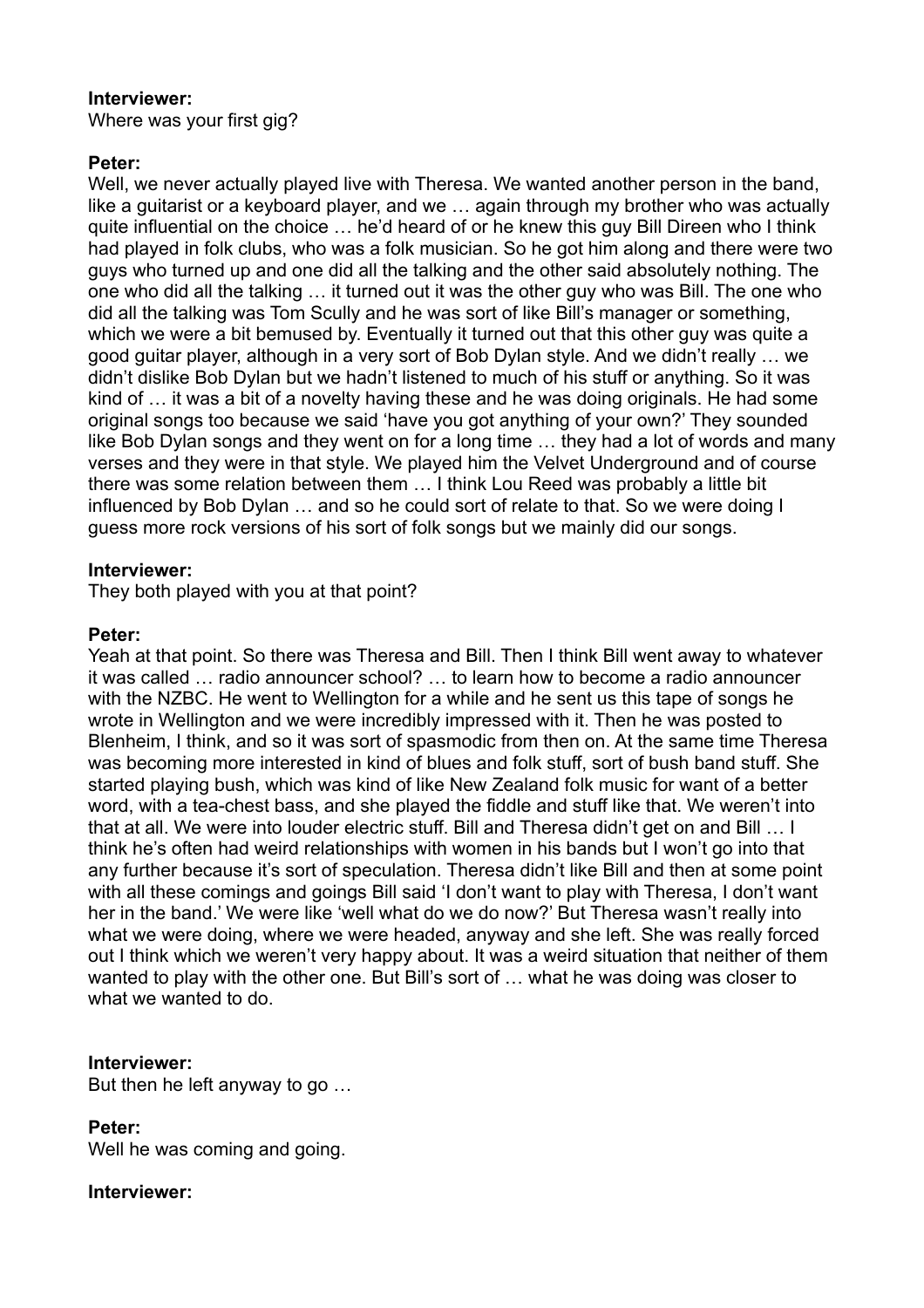While he was at school he would still come back and play?

### **Peter:**

Yeah, he'd come back and then when he was in Blenheim he'd come down and go back and stuff like that.

## **Interviewer:**

You were playing live by this time?

## **Peter:**

No, just at that point. So that was about 1978. We did one recording with Theresa … well with the four of us in a studio which was ... I think they normally did advertisements or something … in Christchurch which I've never heard. Supposedly Bill's got it but I don't know.

## **Interviewer:**

What were you calling yourselves at this point?

## **Peter:**

Oh yeah, I should go back … going back to when there were three of us or maybe even before that when we called ourselves the Victor Dimisich Band. Victor Dimisich was actually Stephen's partner's sister's husband … he was Victor Dimisich … he was possibly Yugoslav and it wasn't quite spelt like that. It was Dumicich or something. But anyway he came to see us practice one time … we didn't have a name at that stage … and he just sat there and didn't say a word and then after a while he got up and walked out. We thought 'oh we should name ourselves … that's a good reaction … we should name ourselves after him' and so we became the Victor Dimisich Band.

### **Interviewer:**

He's immortalised!

# **Peter:**

Yeah! He knew but I don't know his reaction. So we were the Victor Dimisich Band but when we had the four-piece ... maybe after that ... before we played live for the first time I think we had to have a name and we thought it was a different band than the original band. That's when it became the Vacuum Blue Ladder because … again another one of those … we saw a van from the Vacuum Blue Ladder Cleaning Company in Christchurch. The van went by one day and I said 'hey that's a good name, we'll use that' because there was that thing if you play live you have to have a name. We weren't the Victor Dimisich Band anymore and so we became the Vacuum Blue Ladder. But about that time … that was 1977/'78 … there was … we heard of a club called a punk club … this was what we were told … called Mollett Street. It was actually a clothing market place … it was in a warehouse space on a second storey off Colombo Street in Christchurch but it was mostly a clothing market place.

# **Interviewer:**

During the day?

**Peter:** Yeah, I think so.

### **Interviewer:**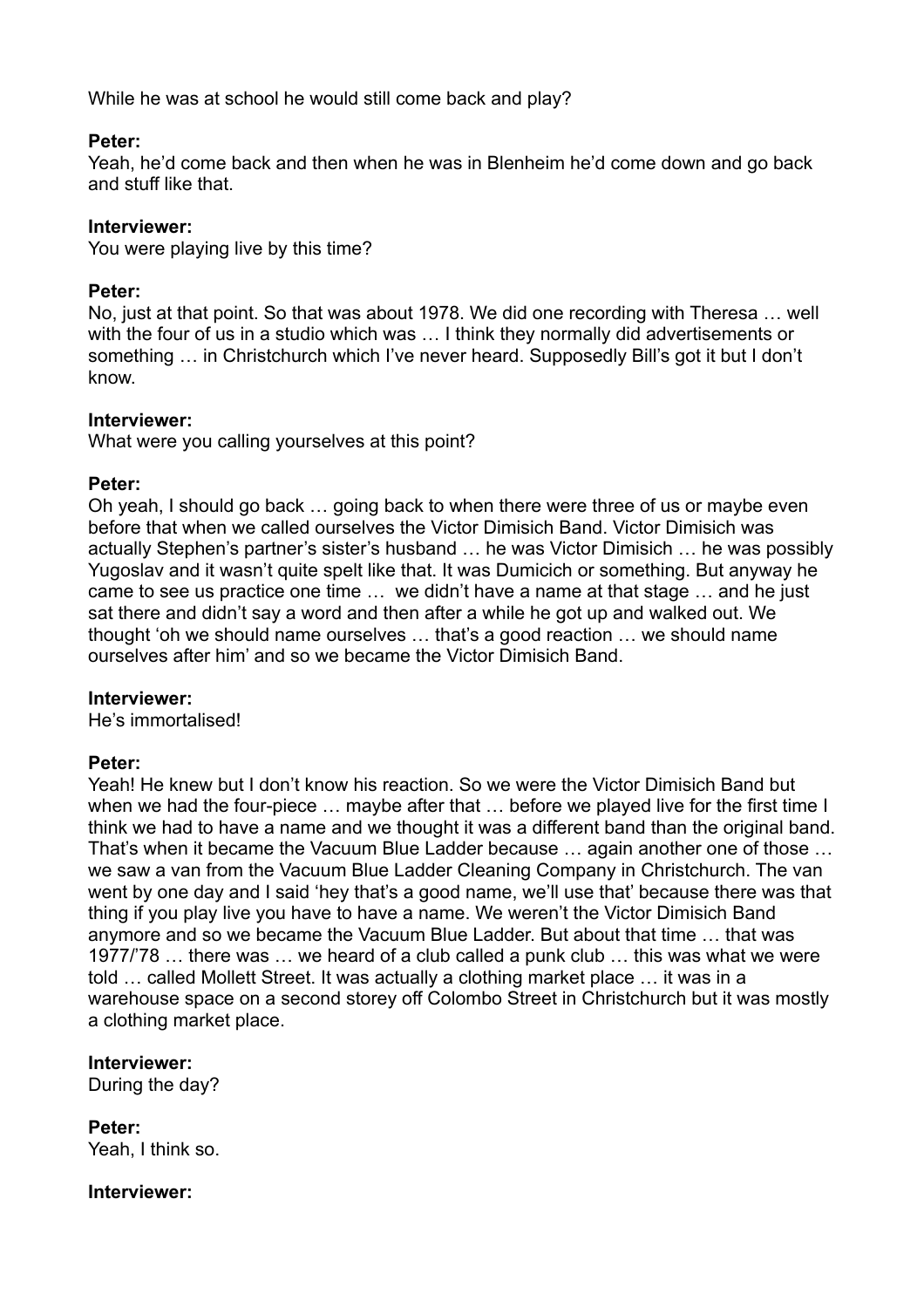And the club was upstairs?

## **Peter:**

And the club was upstairs and it was on a Sunday night maybe once a month. It was kind of exclusive and because my sister Rose worked with Bridget who was the partner of Alan Park … Alan Park was one of the people that ran this club, so called club.

## **Interviewer:**

So you got asked to play there?

## **Peter:**

No. Well first of all, Stephen and I went up there one Sunday night and it was quite funny because at the top of the stairs they looked at you to see whether they're going to let you in or not … one of those kind of things!

## **Interviewer:**

Were you cool enough?

# **Peter:**

I don't know! Yeah, it was kind of weird. Anyway we went in and we didn't know the band, well we knew that Alan's band was playing … they were called Vapour and the Trails I think. But we didn't know them or anything … we just knew that because I'd met Alan maybe once or twice before. There was this other band called Pyramid who were a sort of jazz-rock band and I remember the drummer had two kick drums and about … I don't know half a dozen cymbals. He had this giant kit that took up this massive amount of space and you know I think one of them maybe had a double-necked guitar or something and they had long hair. The place was packed though. So it was just this warehouse space with a stage and there were a lot of people there. There was this band and there was somebody else … I can't remember the other band but probably roughly in that same vein … and Alan's band who played first. We quite liked them. They were playing like short, sort of faster covers of 60s songs like 'Substitute' and I remember they did 'The Price of Love,' the Everly Brothers song. They had quite a lot of energy and yeah it was quite a good thing but they got a kind of muted reaction from the crowd and it all became apparent when the main band played that the crowd was there to see them. It probably wasn't in any way a punk club and the only … I suppose Alan's band were sort of like Eddie and the Hot Rods or one of those English pub rock bands or the one that Joe Strummer was in, the 101ers or something, those bands. They were exactly like that kind of band … which we were sort of aware of … but the other bands were just sort of throwbacks. The mid 70s were a sort of desert and it was terrible. There just seemed to be nothing. I guess there were people like David Bowie and T Rex who were like the pop people of the time, but there appeared to be very little else and a lot of groups that we thought of as dinosaurs. You know you just sort of rolled your eyes … Led Zeppelin! Well we never liked Led Zeppelin anyway.

# **Interviewer:**

It was sort of like the quiet before the storm actually wasn't it, when you look back on it?

# **Peter:**

Yeah at that point.

# **Interviewer:**

So who were you guys hanging out with at that point, you were at varsity by then?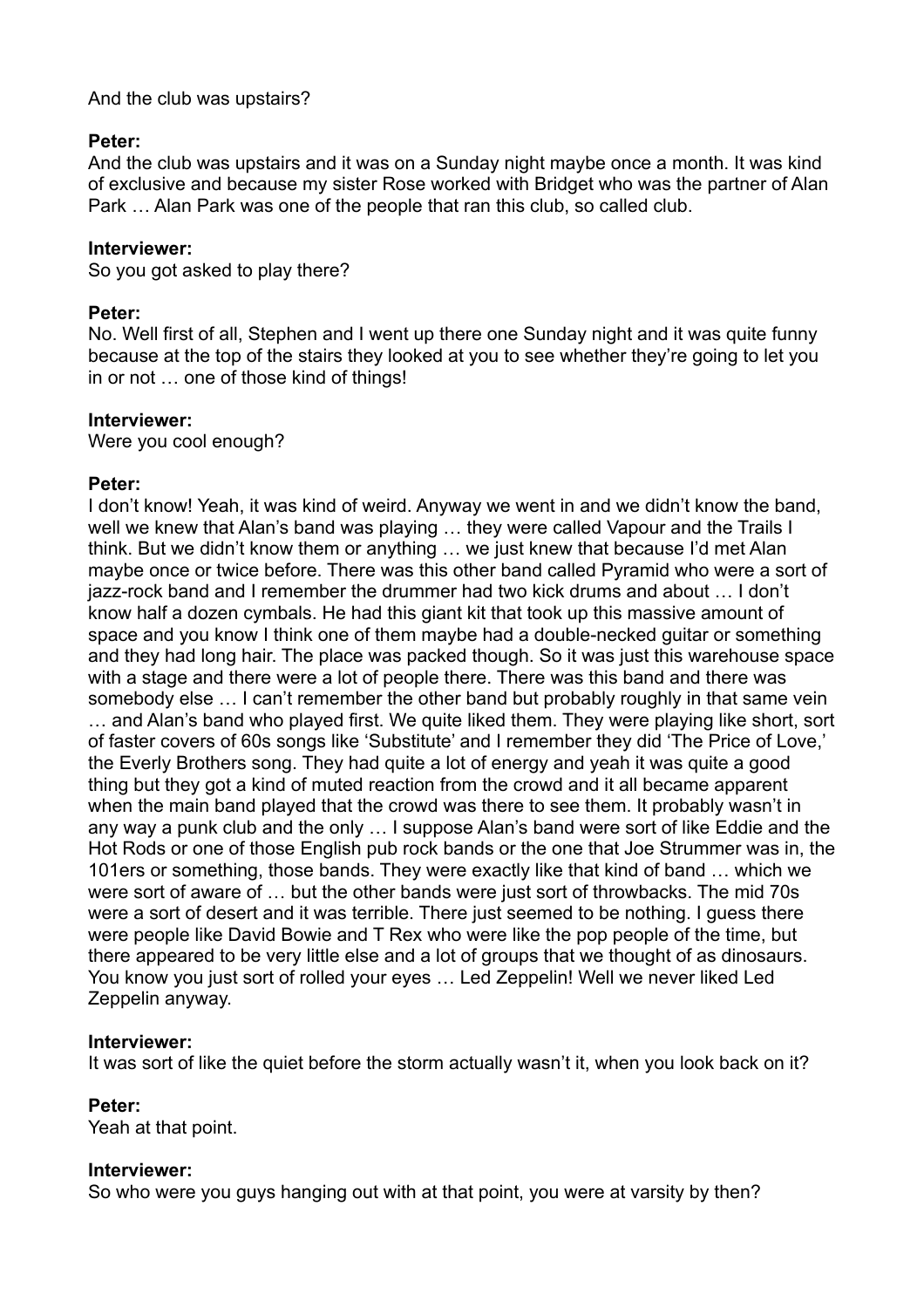## **Peter:**

Yeah I was

### **Interviewer:**

What were you doing at varsity?

## **Peter:**

I was doing history and english and I did some political science too. I was just at university … no actually I'd just left university and I'd got a job on the wharf. So yeah I worked on the wharf for a long time after that.

## **Interviewer:**

And that's what you did while you were making music … that was your day job?

## **Peter:**

Yeah. Which was kind of unusual in the music scene. Steve just worked in factories all his life, still does.

## **Interviewer:**

So who came into the group next? The Pin Group, who was the Pin Group?

## **Peter:**

Just after that. We may as well stick to … It's easier for me to remember that way. We thought we missed having a violin … we quite liked the violin because of the John Cale thing with the Velvet Underground and we got this guy called the Bod … his real name was Peter Fryer. it wasn't because of his body, it was because he looked like … we thought he looked like a dead body. He had this kind of blank expression. He was this amazingly sort of impassive person and he'd just sit very still and it was really hard to tell, to pick up any expression on his face so we just called him the Bod, short for the Dead Body. He became our violin player. I think he had a rudimentary knowledge of the violin but not much and we also got him to play keyboards even though he didn't play keyboard and so the first time … well after that … we got to play at Mollett Street and it was an actual punk evening so that wasn't that …

### **Interviewer:**

Pyramid didn't play with you?

# **Peter:**

No! The thing was that Alan had wanted to introduce punk evenings to the club. It wasn't a punk club at that stage. So we played … the first time we played was with Johnny Velox and the Vauxhalls who were these young kids … they were younger than us … we were in our early 20s but they were maybe still at school, I think, or just 17 or 18 around there and they were pretty good. They were doing punk versions but they were all covers. No, actually besides doing punk cover versions of things like Velvet Underground songs and stuff and basically doing them faster, they also had a number of TV ads that they did. I remember them doing 'Griffin's Gingernuts!' So there was this kind of punk version of 'Griffin's gingernuts by name,' you know, and that was really good. That was hilarious and they had a singer that used to do a more humorous version of the Iggy thing so he'd go you know onto the floor and roll around on the floor and that but not as fraught as Iggy. They were great and there was another band called the Doomed who also … we were the only ones who did originals … all the others did covers. The Doomed had Dick Driver as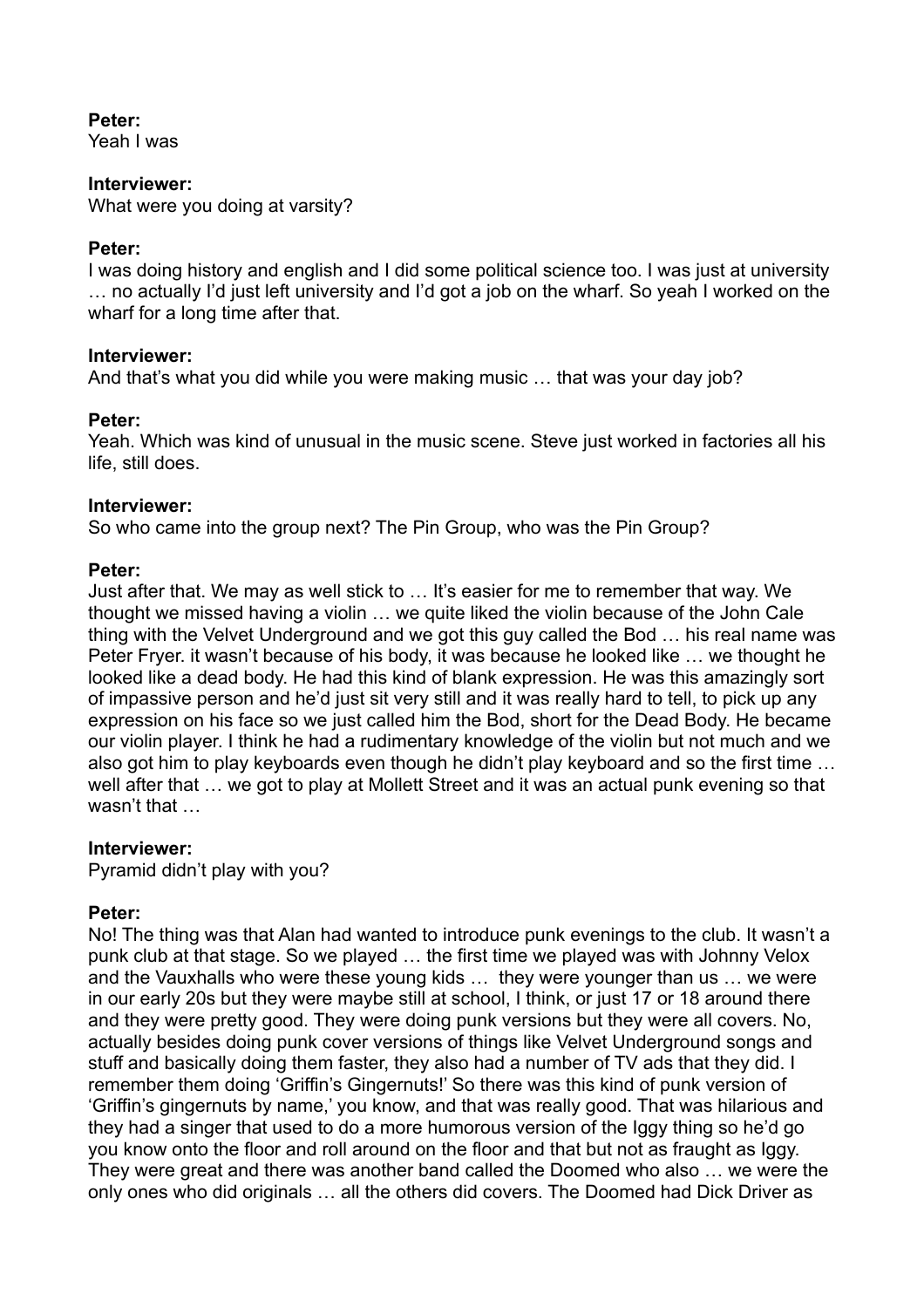their singer, who later became … was he a TV producer?

### **Interviewer:**

Yeah. I totally remember him. The name was familiar for that reason.

## **Peter:**

The father of Oliver Driver I think?

## **Interviewer:**

Oh is he really, that makes so much sense suddenly, okay.

### **Peter:**

Those guys they were nice guys We got on quite well with them but they were totally derivative. It was sort of like, even the singer Dick who was called Johnny Abort his talk and everything was taken off 'Live at the Roxy,' so I mean normally …

## **Interviewer:**

So he talked in a London accent?

## **Peter:**

Yeah, in a Cockney accent! So in between songs he said these things that bands had said on the 'Live at the Roxy' early punk compilation. So that was hilarious and …

### **Interviewer:**

Was it tongue-in-cheek or not necessarily?

### **Peter:**

Yes and no, I think. I think they were unfairly maligned later on but, knowing them, I don't know how seriously they took themselves, especially Dick. I don't think Dick took himself that seriously.

### **Interviewer:**

He always had that sense of humour didn't he?

### **Peter:**

Yeah. But when they appeared on a national TV punk special I think they got quite …

### **Interviewer:**

Yeah they got dissed badly I remember that.

### **Peter:**

For that stuff.

### **Interviewer:**

But did you guys get a good reaction to your music?

### **Peter:**

Yeah, we did actually. Well we were playing … we did about half covers and half originals. We did mainly covers of 'Nuggets' sort of things. We did 'I Had Too Much to Dream Last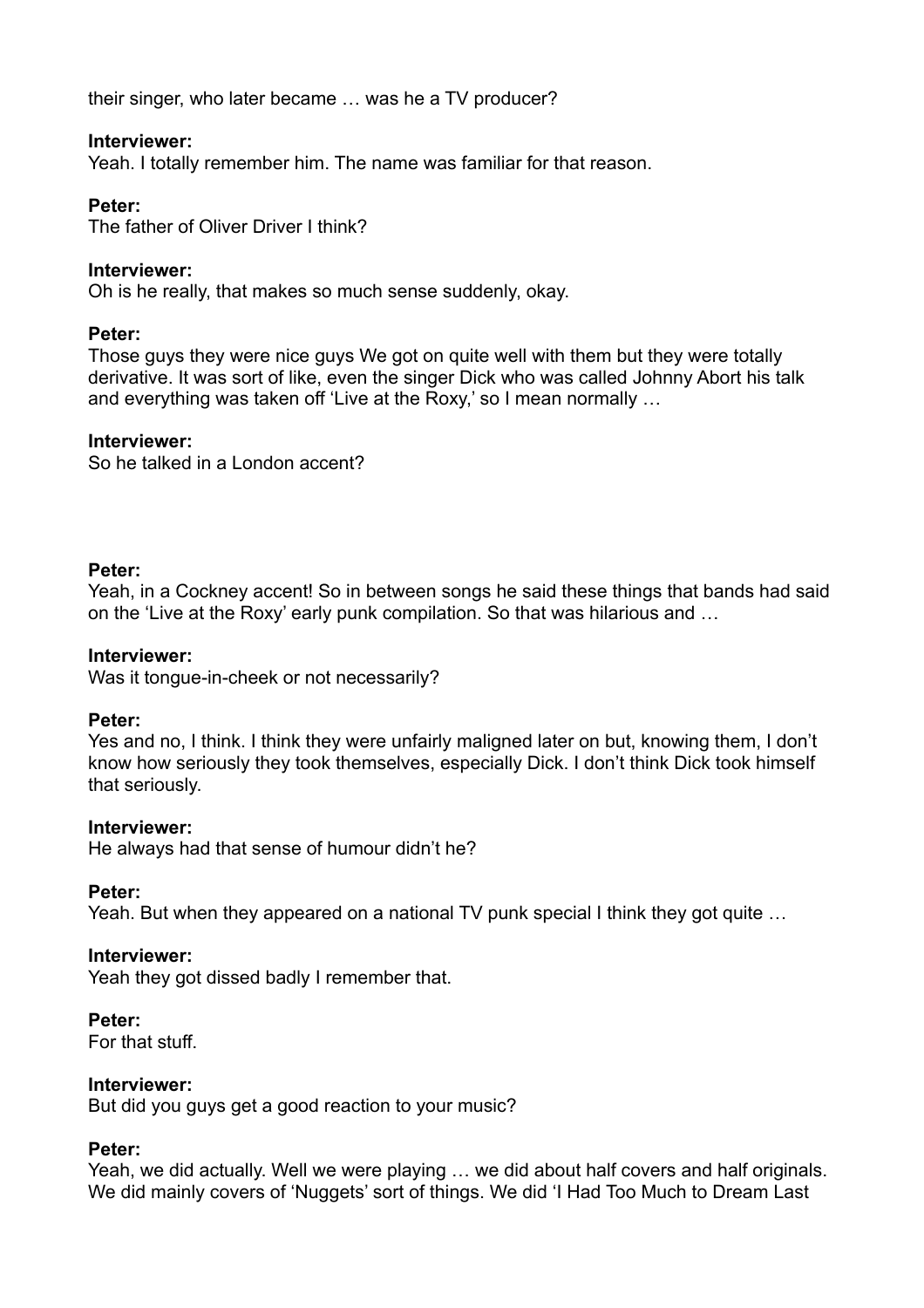Night,' 'You're Gonna Miss Me' by the 13<sup>th</sup> Floor Elevators and a fast 'Gloria' and probably a couple of Velvet Underground songs. I think we did 'Run, Run, Run' and maybe another one, or maybe not. We did sort of … probably about five covers and the rest were originals by both Bill and Stephen and me. So it was a mixture of originals.

### **Interviewer:**

And you were still the Blue Vacuum?

### **Peter:**

We were the Vacuum Blue Ladder and that went down really well.

### **Interviewer:**

So did a theme build up from this club?

### **Peter:**

Yeah, quite quickly a real scene built up and it became entirely a so-called punk club and perhaps there were gigs more frequently. I think they were probably more than once a month after that and there was quite a buzz and it was a place to be. It was a generational thing that had been both musicians who felt excluded and also an audience too. So it was a whole … yeah it became a place to go for people who probably didn't feel very much at home in the usual pub scene in Christchurch.

### **Interviewer:**

Well it was such a brand new and exciting thing isn't it. It wasn't exactly coming from a positive place a lot of the time but it was still a very exciting era to be part of.

#### **Peter:**

Yeah. There was that real feeling of that … this is before the sort of violent thing which came in a bit later with the skinheads and all that, but at that stage there was this tremendous energy and the audiences were really good too. I remember women wearing rubbish bags and things like that … that was great.

#### **Interviewer:**

Yeah the fashion was really exciting and quite innovative.

#### **Peter:**

And also it was kind of like just thumbing your nose at the fashion and the musical establishment and all that stuff and that was so good. We were part of that although we probably didn't fit into it stylistically. We were a little bit older and we were probably influenced more by American music and probably had more in common with the CBGBs bands. I remember we went up to Wellington to play at an arts festival or something, a student arts festival, and there were the Suburban Reptiles and the Scavengers and us and they were sort of identikit punks … they had all the gear right down … it must have taken a lot of time to do all that in front of the mirror!

### **Interviewer:**

I might have actually seen you, how interesting.

### **Peter:**

We were awful actually! We only had ... I think we only had like one amp or something and the two guitars were going into one amp and things like that and it was just a real …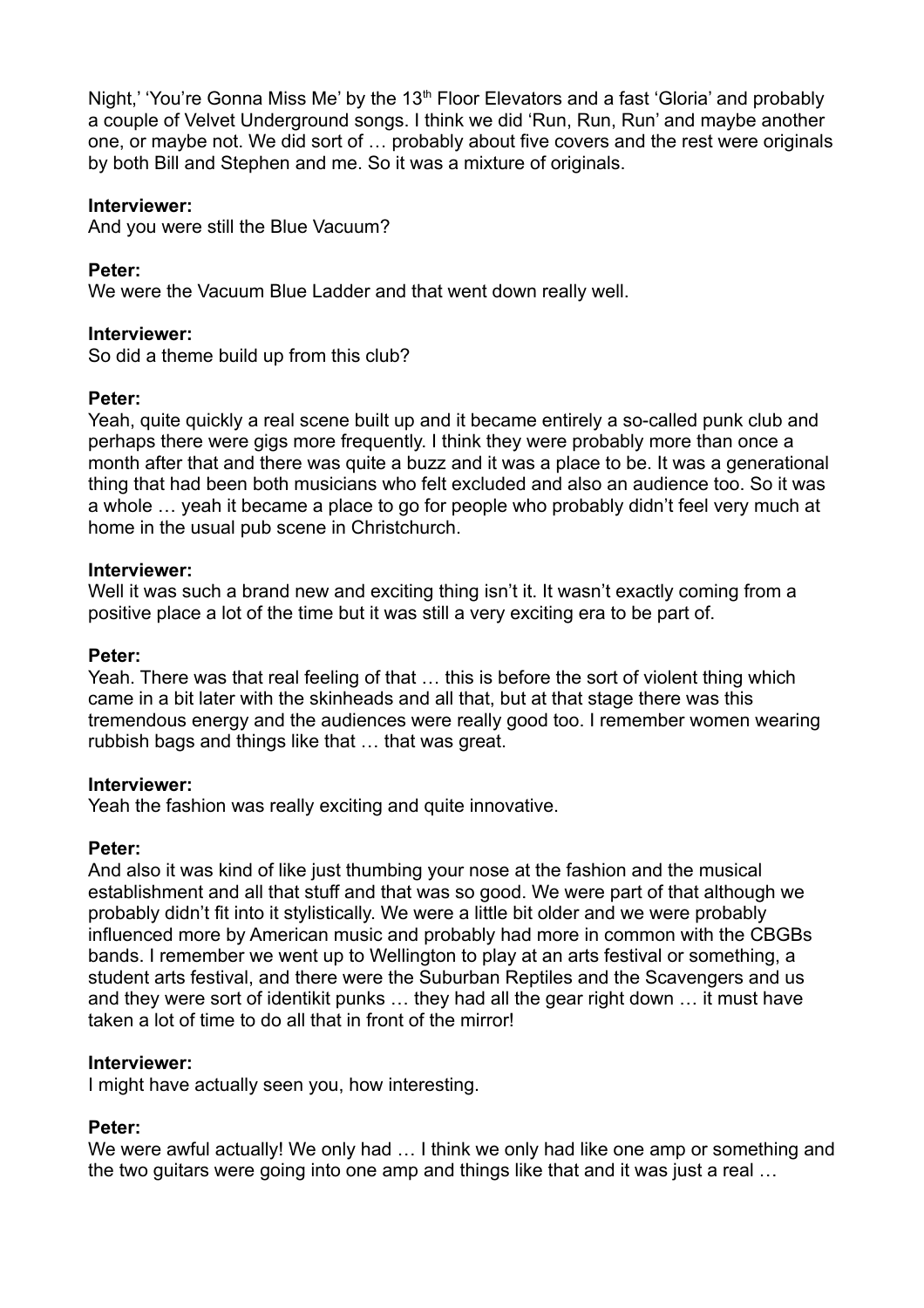So you were still finding your feet?

## **Peter:**

I think we were pretty good. We started playing quite a lot in Christchurch and we started to get pretty good but at that stage it was all pretty rudimentary. Then we played again at Mollett Street and the Bod left or got pushed out … it's always the thing that people leave but they probably get pushed out … because he really wasn't musically contributing a whole lot ... although we used to get him to do the Modern Lovers' song 'Pablo Picasso' and his whole kind of blank persona was great singing that. I remember we were playing at the university … we played at Orientation or something … and there's that point when the song stops 'Pablo Picasso was never called an arsehole, not in New York,' and then it stops, and it was hilarious we stopped at that point and he said 'I haven't finished yet,' all this totally to himself. But he used to do things like wander off and we couldn't find him when he's supposed to be playing.

### **Interviewer:**

The random Bod!

### **Peter:**

Yeah. You talk these days about people being random people … he was a random person. I used to flat with him which was actually quite good because we used to go on these long car trips and he was really into Eno and he played Eno tapes in the car … that's where he was sort of coming from.

### **Interviewer:**

It's quite an interesting number of influences that you've had there in lots of ways isn't it?

### **Peter:**

And they're quite different I suppose.

#### **Interviewer:**

They are. They're really different, yeah, but it kind of all makes sense when you think about your musical history.

#### **Peter:**

It's sort of odd how people, there must be this thing that people have in common and it's whether that's enough of a connection or not.

### **Interviewer:**

Do you want to have another break now?

### **Peter:**

I wouldn't mind, thanks.

### **Part 3**

**Interviewer:**  So random Bod left?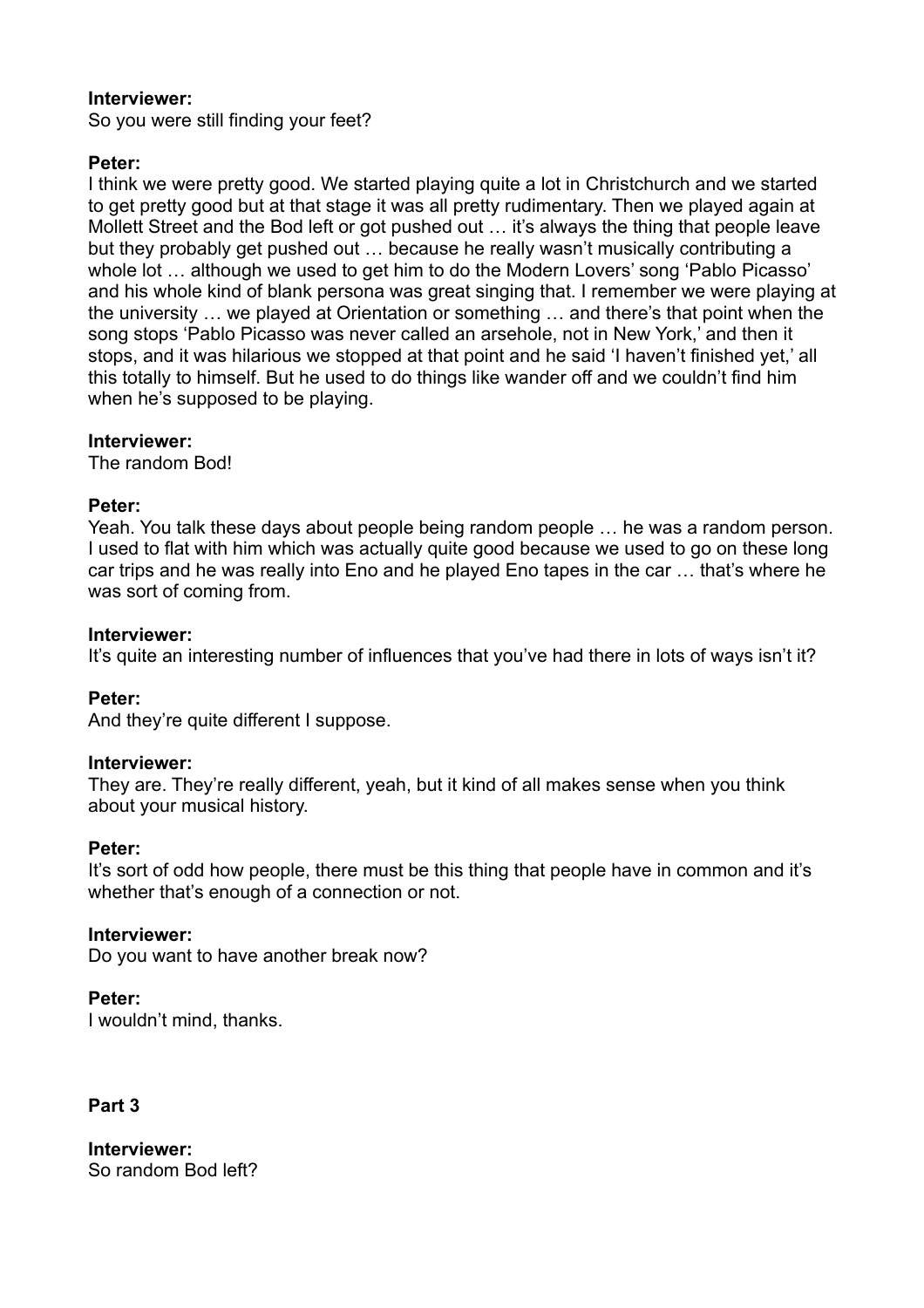## **Peter:**

Random Bod left and so we sort of looked around for somebody else and we got a guy called Martin Copeland who had been in one of the main bands at these punk evenings, a band called the Vandals which was a whole mixture of people … a number of the people who we called 'musos' … I realise that was from our perspective at the time but experienced musicians who'd suddenly cut their hair and become punks after previously playing completely different styles and there was a kind of arrogance that we perceived about them … again I'm just talking from … that they could play and they could also play punk better than us sort of thing … well not necessarily us but the other bands that played, the young bands. So they'd play a professional version of it which … there was quite a deal of resentment about them that they were just kind of muscling in on it because they thought of it as a fashion that they could be part of and get some sort of kudos for their playing ability. But the Vandals were a mixture of people like that and also Alan Park and Tony Peake who was an interesting guy. He was a sort of style conscious person who was very much into the style aspect. He used to run the record … they had a record bar at the University Bookshop and they used to import a lot of the latest singles, which were quite hard to get ... sort of DIY singles, small label singles, and all that. He was very much a style person, very conscious of style and how people looked and he was a sort of nonmusician but a singer who looked like a singer. I think more than anything else he looked like a singer and played a kind of rudimentary guitar. Alan was good. Alan was sort of … But this guy Martin Copeland played at times in this band and he played with us a bit but it didn't really work out, so we were left looking for somebody else. We played with a band called European Son and at this stage the Vacuum were playing everywhere, just in dives and we played a lot in Lyttelton where other people were kind of scared to play. We played there quite a lot and played at the British very early on. We played at the British … I think our second public performance was at the British which was in the rough part of Lyttelton and you know there were sailors off ships and somebody got knifed out the back and things like that. It was quite … in those days there were a lot more crew members on ships than there is now and so you got them kind of wandering around.

### **Interviewer:**

This is long before you met Bruce Russell eh?

# **Peter:**

Yeah. Anyway so we played in Lyttelton. I remember another gig we played there at some hall in Lyttelton and there were all these bikers there and I used to ... at this stage the last thing that the Vacuum did in each set was a song called 'Accident' which was basically a kind of 'Sister Ray' like thing that went on for a long time and just completely deconstructed, with Bill recounting gory details of accidents over the mike and everything just getting more and more, you know freaking out. I used to walk through my drums at the end of it which of course, with the microphones and all that, would cause a bit of a stir usually. But I did it at this thing and then I had to walk through these bikers after doing that … I remember that it was kind of weird because there was quite a lot of tension … those guys standing around as they do, with that kind of stance.

# **Interviewer:**

Absolutely, but they left you alone?

# **Peter:**

Oh yeah. I thought probably because I walked through the drums at the end of it, it must have been staunch enough for them or something. So we ended up playing in a lot of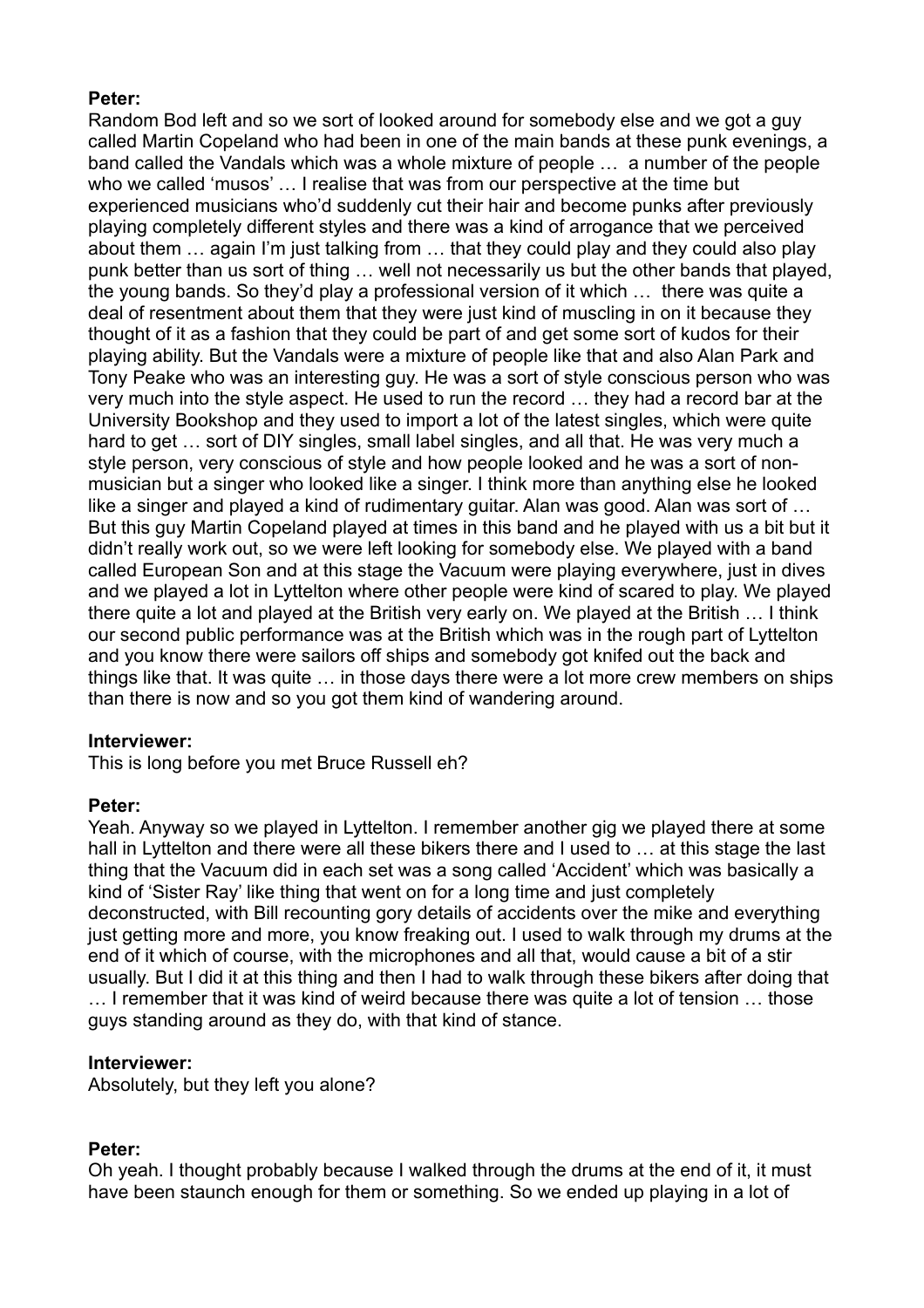places like that and heaps of places where people just didn't really … they weren't interested in what we were doing or anything. So the story of the Vacuum was playing often in halls. We organised some things ourselves and played in a hall with this group called European Son and the guitarist was the younger brother of somebody that we knew … one of the guitarists was Allen Meek. We were really impressed with what he was doing and asked if he wanted to be in our band. So we poached him and he played keyboards and guitar. He was sort of younger than us but he really loved Tom Verlaine … he played guitar like Tom Verlaine and he also played keyboards. So that version of Vacuum really became quite good because we practised a lot ... well especially Bill and Allen did stuff together … and there began to be a split between Bill and Allen and Stephen and me. There were people around Bill … I don't know if it was Bill himself so much … who used to refer to us as the 'proles' because we both had day jobs and Bill had this sort of artist thing that if you were truly committed to what you were doing you'd give up your day job and live however. I don't know if they were on the dole or what … they must have been, I suppose. That became a source of tension in the band and at the same time the band were actually getting quite good. Then Stephen left and I said I'd leave when they got another drummer because I knew they didn't have another drummer and Stephen was replaced by John Segovia who now plays in Don McGlashan's group … which is quite funny. So he played with us but before that Bill and us were again moving in different directions. I think Bill was quite conscious of not getting enough attention or he wanted to have a bit … because we were usually playing to audiences who weren't very appreciative. We had a small group of people that really liked us but beyond that … and sometimes it was a bit soul-destroying, ending up playing somewhere to maybe a dozen people that like you or to larger crowds of people who don't like you and stuff like that. He wanted to do shorter kinds of things and we didn't want to do that and also gradually as that group went on we ended up doing all Bill's stuff. He didn't want to play our songs.

### **Interviewer:**

He's a pretty powerful personality wasn't he?

### **Peter:**

Yeah. So there was quite a lot of tension. And then I left when they found Norman Dufty who was a drummer and they continued for a very short time … I think as the Vacuum. Then they became … no then they broke up … and Bill, Allen and Malcolm Grant, who had been in European Son and was later in the Bats, became Kazaportico and then the Bilders. Meantime Allen wanted to play our songs as well. Because he liked our songs he wanted to play both and Stephen and Alan and I sort of reconstituted the Victor Dimisich Band, with a guy called Tony O'Grady who'd also been in European Son. European Son had been completely cannibalised or they'd broken up anyway. So we started playing as the Victor Dimisich Band and doing Stephen's and my songs and there was a weird thing at that time that we had of not being together too long. I remember it was this odd thing that the Victor Dimisich Band had this kind of planned obsolescence, that we'd play for a year … it was probably about 18 months really … and then break up.

#### **Interviewer:**

That's quite good because it gives you a framework.

### **Peter:**

So it was like a project in a way. I think we only played once outside the Gladstone and probably maybe a dozen times at the Gladstone over a year. At that stage the Gladstone was this great … it became this great venue … this is a pub that had the usual kind of pub rock scene before that. I remember Stephen and I went and saw Hello Sailor there … who